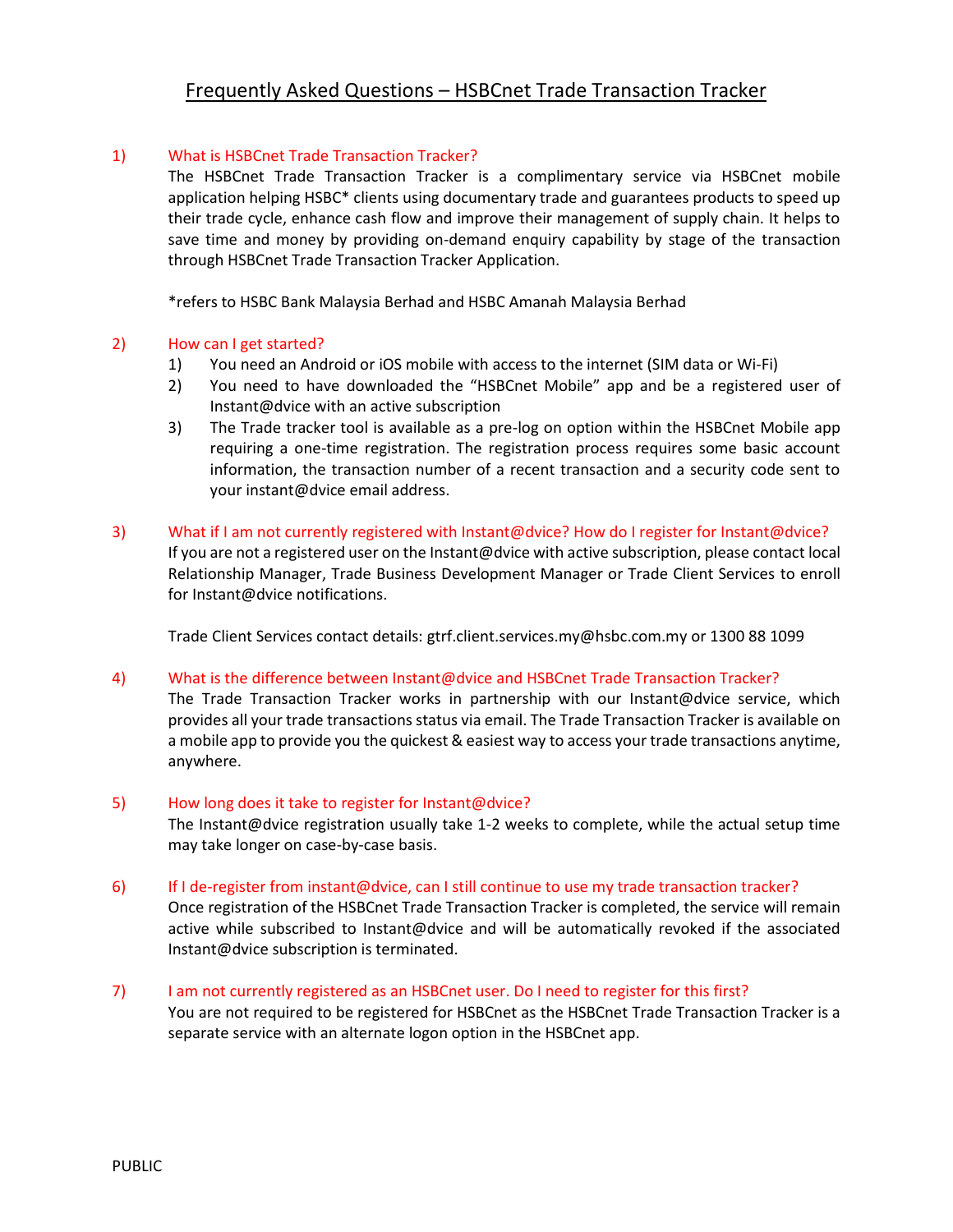## 8) What do I need to log on the first time?

You will be required to enter your registered email address on the Instant@dvice, your import, export, or guarantee account number and a recent transaction reference number of a bill or Documentary Credit/Documentary Credit-i related to your Trade account number.

**NB:** The trade account number (Import/export/guarantee account) MUST be linked to the transaction reference number used to register.

**The simplest way to register it to refer to any recent Instant@dvice email notification received from HSBC and input all the information from the notification to register (i.e. Trade Account No., email address and transaction reference number).**

You will receive an Activation Code via email and will need to use it within 10 minutes.

## 9) What if I'm not getting the Activation Code?

- It may take up to 15 minutes to receive the Activation Code, please check your mail box again in few minutes prior to requesting for a new code
- **Please check your spam folder**
- You may have created a filter that moves all HSBC mails to a specific mail box/ folder

# 10) I have multiple Trade Accounts and multiple email addresses, which account number and email address do I use?

You may enter any of the Trade Account number and email addresses currently used for Instant@dvice notifications. *Please refer to question 8.*

Once you have registered the first time, you will have access to all of your current trade transactions available on Instant@dvice and linked to your specified e-mail address.

## 11) How soon can I view my existing transactions?

As soon as you successfully logon onto the HSBCnet Trade Transaction Tracker application you will be able to view all of your existing transactions. *Please refer to questions 8 & 10 for logon information.*

## 12) How soon can I view my new transactions?

As soon as HSBC processes your transaction, you should be able to view your transactions instantly.

13) How many devices can I log on/register for HSBCnet Trade Transaction Tracker at the one time? One device can be enabled for one registered instant@dvice e-mail. Where up to a maximum of 5 devices can be logged on / registered at a time. *Please refer to questions 23.*

## 14) How do I log off after use?

Select 'Exit Trade Transaction Tracker' from the menu or the HSBCnet Trade Transaction Tracker will automatically time‐out after 5 minutes of inactivity.

## 15) How do I de-register?

You may also de-register from your HSBCnet Trade Transaction Tracker by clicking on the "deregister" option on the drop down menu of the app and/or by de-registering from instant@dvice.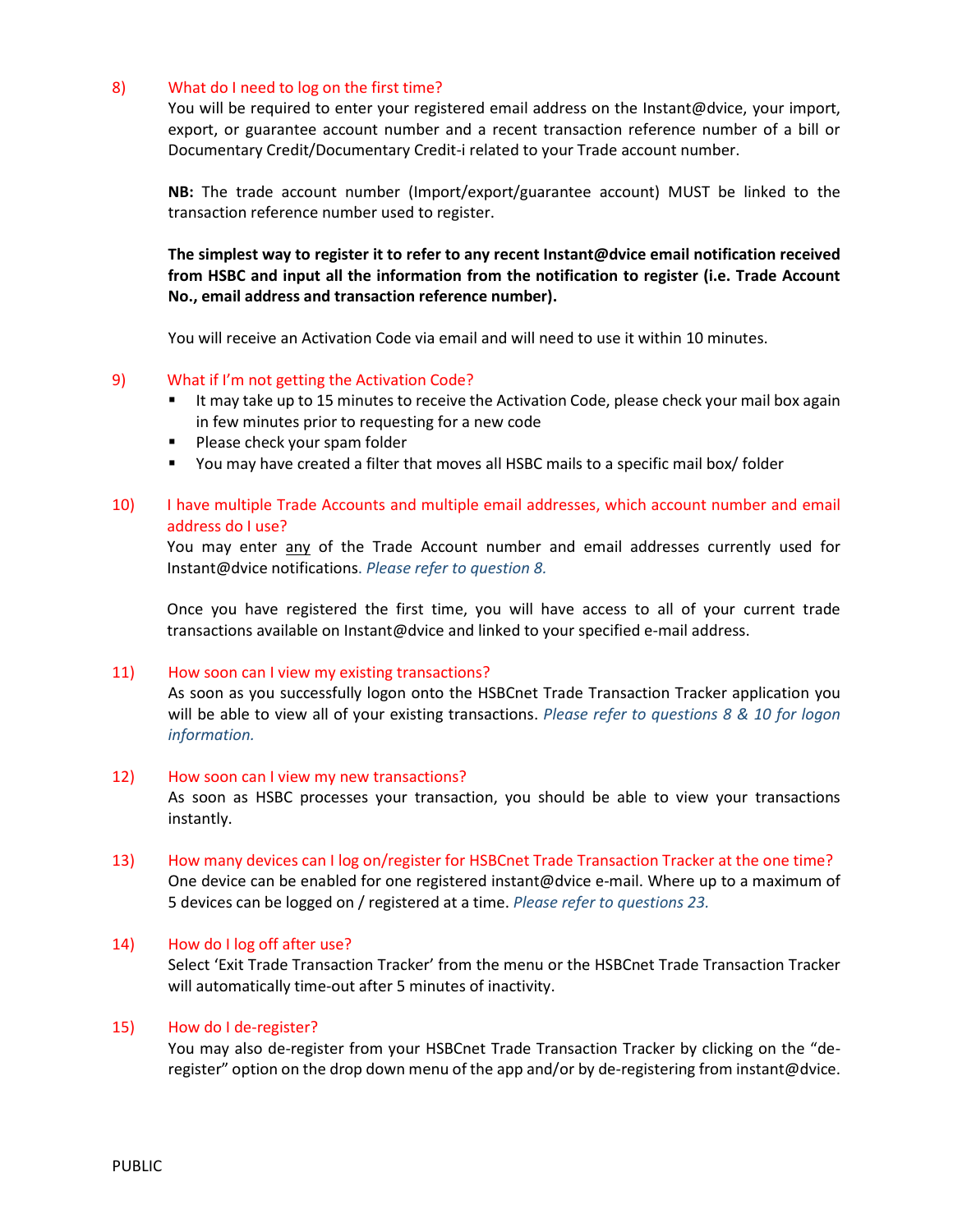You can de-register from instant@dvice by contacting your HSBC Trade Business Development Manager or Trade Client Services. You will need to register again when you use the HSBCnet Trade Transaction Tracker the next time.

# 16) Do I need to go through the registration or log-on process every time?

Once you complete the one‐time registration with the Activation Code, you will need to log‐on each time when using the HSBCnet Trade Transaction Tracker using your registered Instant@dvice email address. You also have the choice to select the 'remember me' option

Re-registration is required only if you change your mobile device, make changes to your Instant@dvice email or de‐register from the HSBCnet Trade Transaction Tracker.

- 17) Who should I contact if I require more information on HSBCnet Trade Transaction Tracker? You can contact local Relationship Manager, Trade Business Development Manager or Trade Client Services.
- 18) Can I choose what accounts I can view in HSBCnet Trade Transaction Tracker? Upon logging on successfully to the application, you will be able to view all of your Trade accounts linked to the Instant@dvice email address provided at registration.
- 19) How can I enable/view all of my Trade accounts under HSBCnet Trade Transaction tracker? You can do so by registering to multiple trade accounts using the same email address with instant@dvice.
- 20) How can I disable HSBCnet Trade Transaction Tracker if I lose my phone?

You can disable the mobile tracker in the following ways:

- (a) Registering on another mobile using the same instant@dvice email address will de-register the HSBCnet Trade Transaction Tracker on your previous device
- (b) Your Trade Business Development Manager can change your email address linked to instant@dvice (using the instant advice registration from)
- 21) Will HSBCnet Trade Transaction Tracker be disabled once I change my mobile number? No. A change of mobile number will not de-register your account.

The HSBCnet Trade Transaction Tracker will remain on your phone device permanently unless you choose to delete the HSBCnet Mobile app or change your mobile device.

22) Will the HSBCnet Trade Transaction Tracker be disabled if I change my SIM card or Traveling overseas?

No. As long as you are not changing the mobile device registered for HSBCnet Trade Transaction Tracker or not changing the email registered for instant@dvice, you will continue to receive service.

23) How can I add/enable more users on the HSBCnet Trade Transaction Tracker?

Each user will need to register on a separate mobile device using separate email addresses registered on Instant@dvice. Instant@dvice allows up to 5 email addresses to be registered to Import, export, and guarantee accounts.